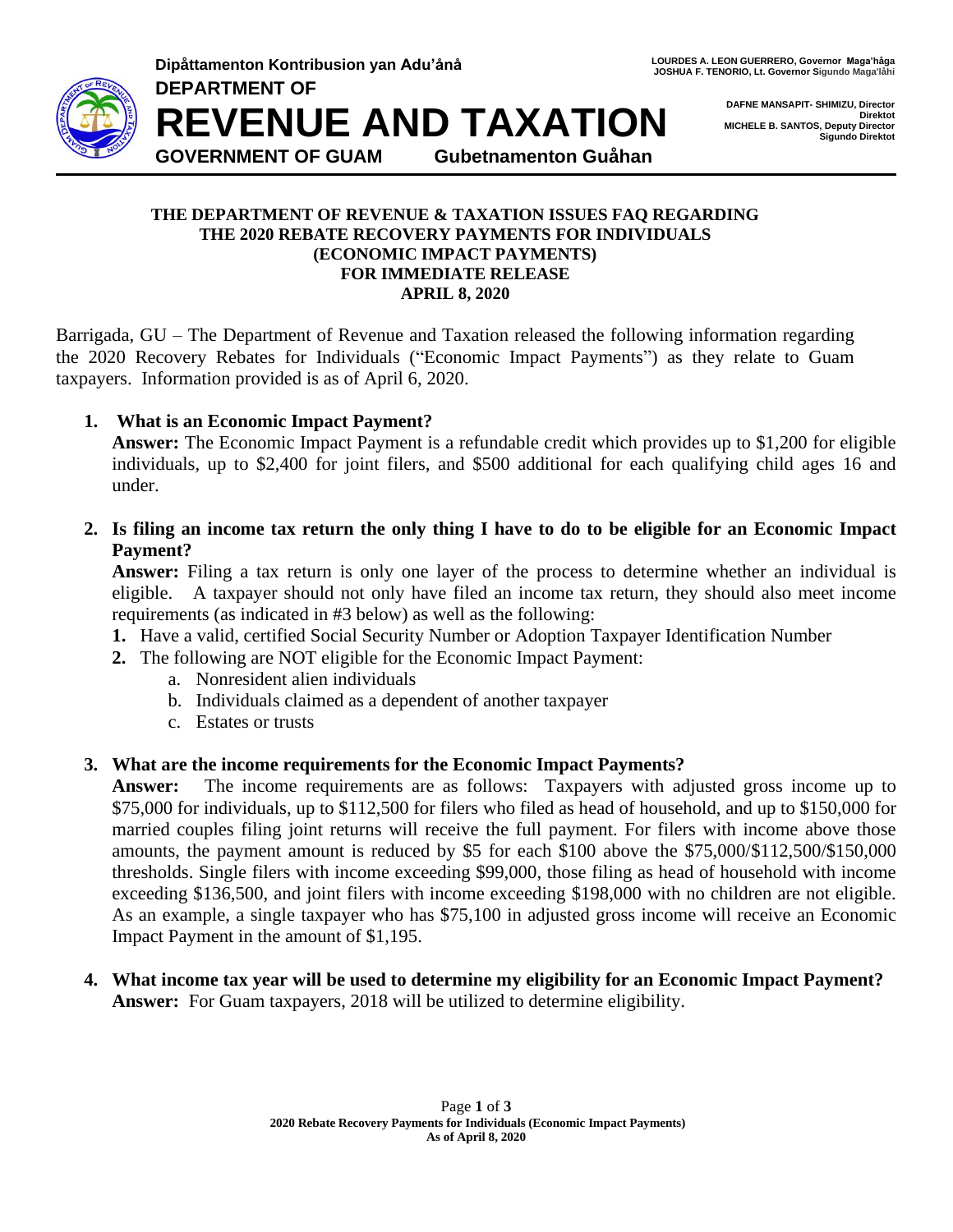- **5. If I only filed an income tax return for tax year 2018, and have not yet filed one for tax year 2019, do I have to file a 2019 income tax return to receive the Economic Impact Payments? Answer:** For people who have filed a 2018 income tax return—and not a 2019 income tax return—and have minimal to no changes in marital status, adjusted gross income, or number of dependents, there is no need to rush to file a 2019 income tax return if such filing is only for the purpose of qualifying for the Economic Impact Payments.
- **6. If I filed an income tax return for tax year 2018 and 2019, do I have to do anything else to qualify for the Economic Impact Payments?**

**Answer:** People who have filed either a 2018 or 2019 income tax return, will not have to do anything else in order to qualify for the Economic Impact Payments.

**7. Will my son or daughter who is a college student be eligible to receive an Economic Impact Payment?**

**Answer:** The \$500 Economic Stimulus Payment for dependents applies only for those children dependents who are below age 17 and who are not claimed on any other taxpayer's return.

**8. If I owe taxes to the government of Guam will my Economic Impact Payment be garnished? Answer:** No. With the exception of child support, there will be no garnishments, including for outstanding taxes due.

# **9. Should I file my income tax return if I don't have my W-2?**

**Answer:** No. All income must be included when you file your tax return. Income tax returns are signed under penalties of perjury. Specifically, on the signature section of the income tax return it states that the taxpayer is declaring that he/she has "examined and this return and schedules, and to the best of [their] knowledge and belief, they are true, correct, and complete."

Forms W-2 and Forms 1099 were required to be issued by employers and payors, respectively, no later than January 31, 2020. Be sure to obtain all the information required to file your return. Any items not included may result not only in additional income taxes, but also in assessment of interest and penalties on the taxes due.

# **10. How can I file my income tax return?**

**Answer:** Taxpayers who have not filed their 2019 income tax return who have only a Form W-2 and/or 1099 and do not have any dependents can file online at [www.myguamtax.com.](http://www.myguamtax.com/) Please take time to check our website <https://www.myguamtax.com/app/incometax/ty2019/whoCanUse1040ez.do> to ensure that you meet the criteria's to file online.

Taxpayers may also either mail in their income tax returns to *Dept. of Revenue and Taxation Taxpayer Services Division, P.O. Box 23607, Barrigada, GU 96921* or file them at the drop box at DRT's Barrigada office.

# 11. **How do I file using the DRT drop box?**

**Answer:** Taxpayers who utilize the DRT drop box for filing should provide the following:

- **a.** A minimum of two copies of the income tax return one for the government and one for the taxpayer
- **b.** Phone number and e-mail address
- **c.** Taxpayers who would like their copies to be mailed to them, should include a self-addressed stamped envelope